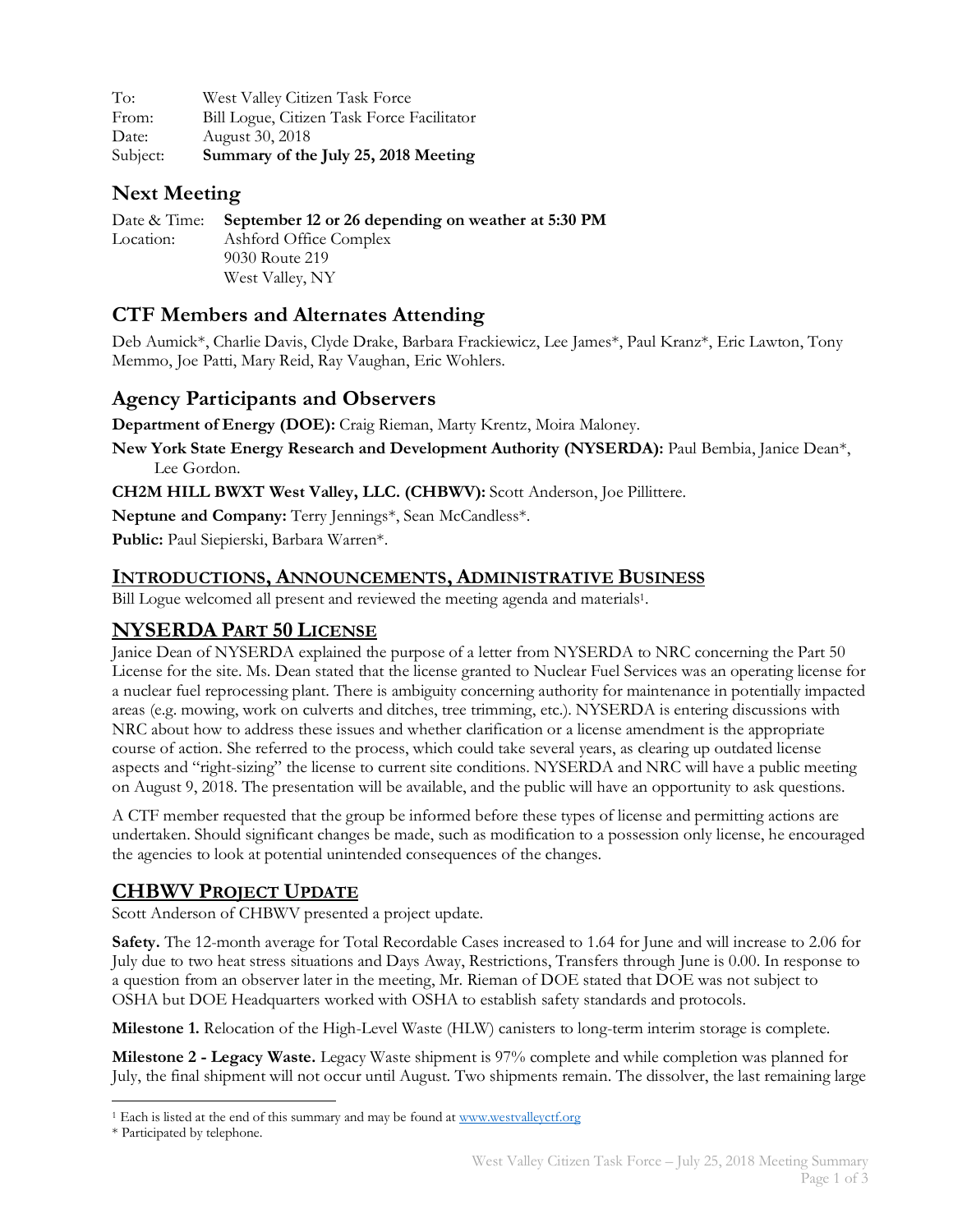vessel from the Chemical Process Cell-Waste Storage Area (CPC-WSA,) is 90% size reduced and packaged to Department of Transportation and disposal requirements. Portions will be shipped as Low-Level Waste (LLW) and a portion will remain in storage as TRU-Waste. The reboiler was shipped in June and the separator was shipped on July 12 for treatment and disposal in Texas.

**Deactivation Progress Under Milestone 3.** The Vitrification Facility demolition continues and is 76% complete. Phase 2 demolition and removal of the Process Cell, In-Cell Coolers and Shield Windows was completed June 26. Phase 3 is ongoing with removal of the Crane Maintenance Room (CMR) Shield Door, Transfer Tunnel Door (complete) and Secondary Filter Room, South Wall and cranes and equipment. The 60-ton Transfer Tunnel Shield Door made of 13" thick steel was lowered to the ground and then cut. The 100-ton, 9" thick steel CMR Shield Door has also been lowered to the ground and size reduction has begun. Planned completion for Vitrification Facility demolition is September 2018. Mr. Anderson showed pictures of the demolition. Vitrification Facility waste shipping is behind schedule for cash flow reasons. With the \$75 million allocated for FY '19 this will pick up again in October.

The Main Plant Process Building (MPPB) deactivation is 90% complete. Six crews continue to remove asbestos containing material removal and deactivate radiological areas. The Vent Exhaust Cell core drilling is complete and will allow access for vacuuming and fixative application. Process Mechanical Cell Room fixative application is complete. The Vent Washroom Core drilling is complete and will permit more access and openings for the scrubber unit have been cut. The Chemical Process Cell shield windows are being drained. Planned completion is November 2018.

**Balance of Site Facilities – Milestone 4.** Twenty-two of 47 other facilities on the site have been demolished. Site infrastructure reconfiguration continues. The new electrical substation installation is 90% complete for the 35Kv electrical reroute and final tie-in should occur in the near future. Underground utility line locations have begun prior to installation of a new natural gas distribution system. Rail Spur upgrades started the week of July 9.

**Follow-up From Prior Meeting.** Mr. Anderson showed images of the berms and FRAC tanks used for water management around the Vitrification Facility demolition area.

## **SEIS STATUS UPDATES**

Martin Krentz of DOE gave an update on the SEIS process. He stated that the public scoping comment period of 90 days ended on May 25, 2018. Approximately 2,100 individual comments were submitted with about 1,750 being part of email campaigns. The agencies are reviewing and vetting the comments.

## **NYSERDA OVERVIEW OF ASHFORD SOLAR FACILITY PROPOSAL**

Paul Bembia of NYSERDA provided an overview of the Town of Ashford's proposal for a solar facility on the retained premises of the Western New York Nuclear Service Center (WNYNSC). He started by noting that over the years the town has proposed a number of reuses for the Center that would benefit the town and its residents. Ashford became a NYSERDA Clean Energy Community in 2017 as part of the state's goal to achieve 50% of energy from renewable sources by 2030. The town completed four "High Impact Actions" including benchmarking, adopting a Unified Solar Permit, having the building inspector complete Energy Code Enforcement Training and installing electric vehicle charging stations. The town has stated a goal of being a regional leader on renewable energy technology at the local level.

The town approached NYSERDA in 2017 concerning a proposal it had received for a 13 MW photovoltaic facility for Community Shared Solar to be located on 50 of 300 acres of the WNYNSC previously identified for reuse at the end of Buttermilk Road. NYSERDA would lease the property to the town which would then enter a separate agreement with the solar developer to plan, permit, build and operate the facility. An existing National Grid electric line runs through the parcel. The electrical output would be 10 MW after conversion from direct current to alternating current.

The path forward includes preparation of lease agreements, NRC screening of an information package (containing information about a license amendment not being necessary, non-impact on nuclear operations, and a letter from DOE that it will not inhibit their actions under the Atomic Energy Act, WVDP Act or Amendment 31 of the NRC License), property appraisal, electrical interconnection discussions, SEQRA review). If all occurs as planned site work could begin in spring/summer of 2019.